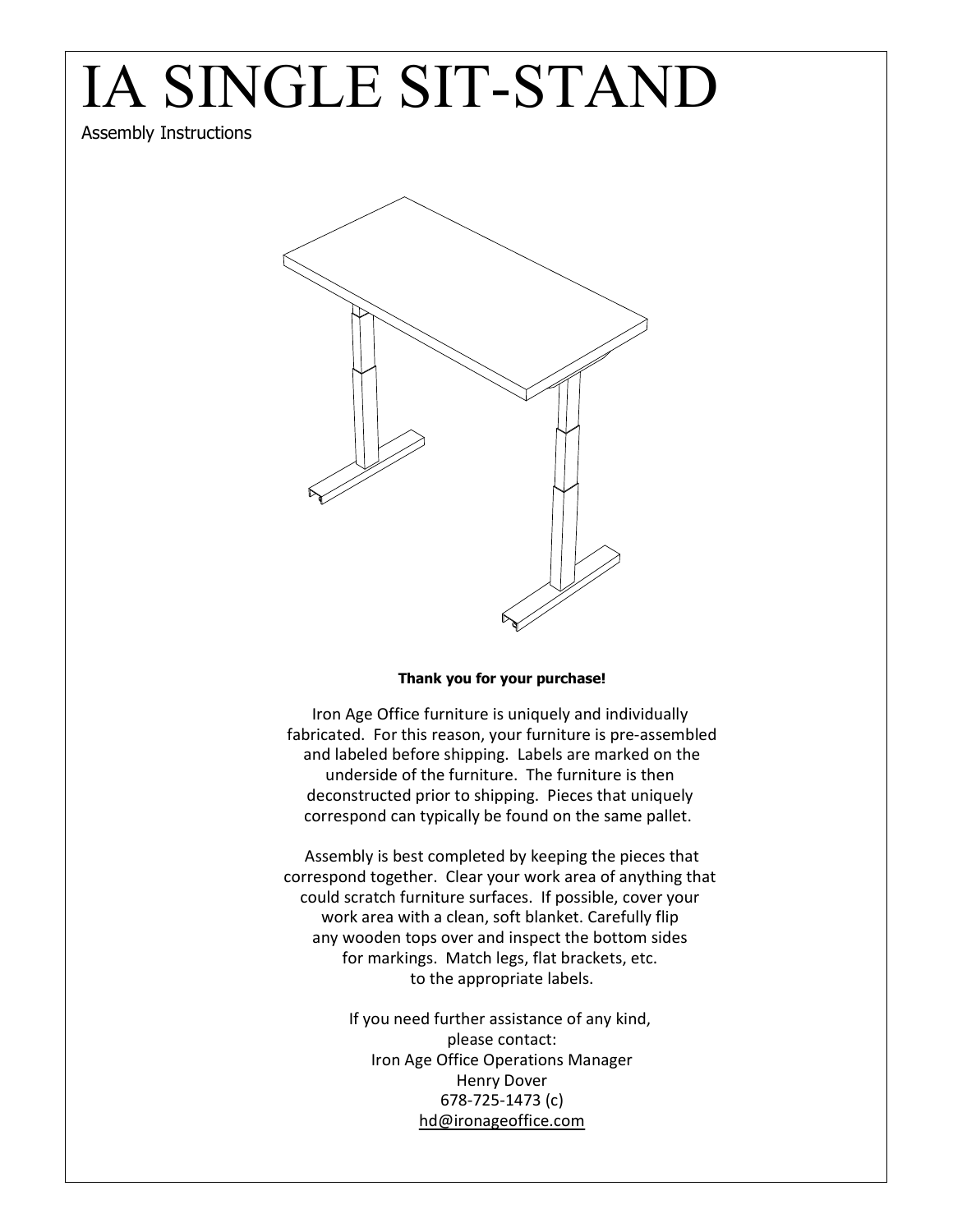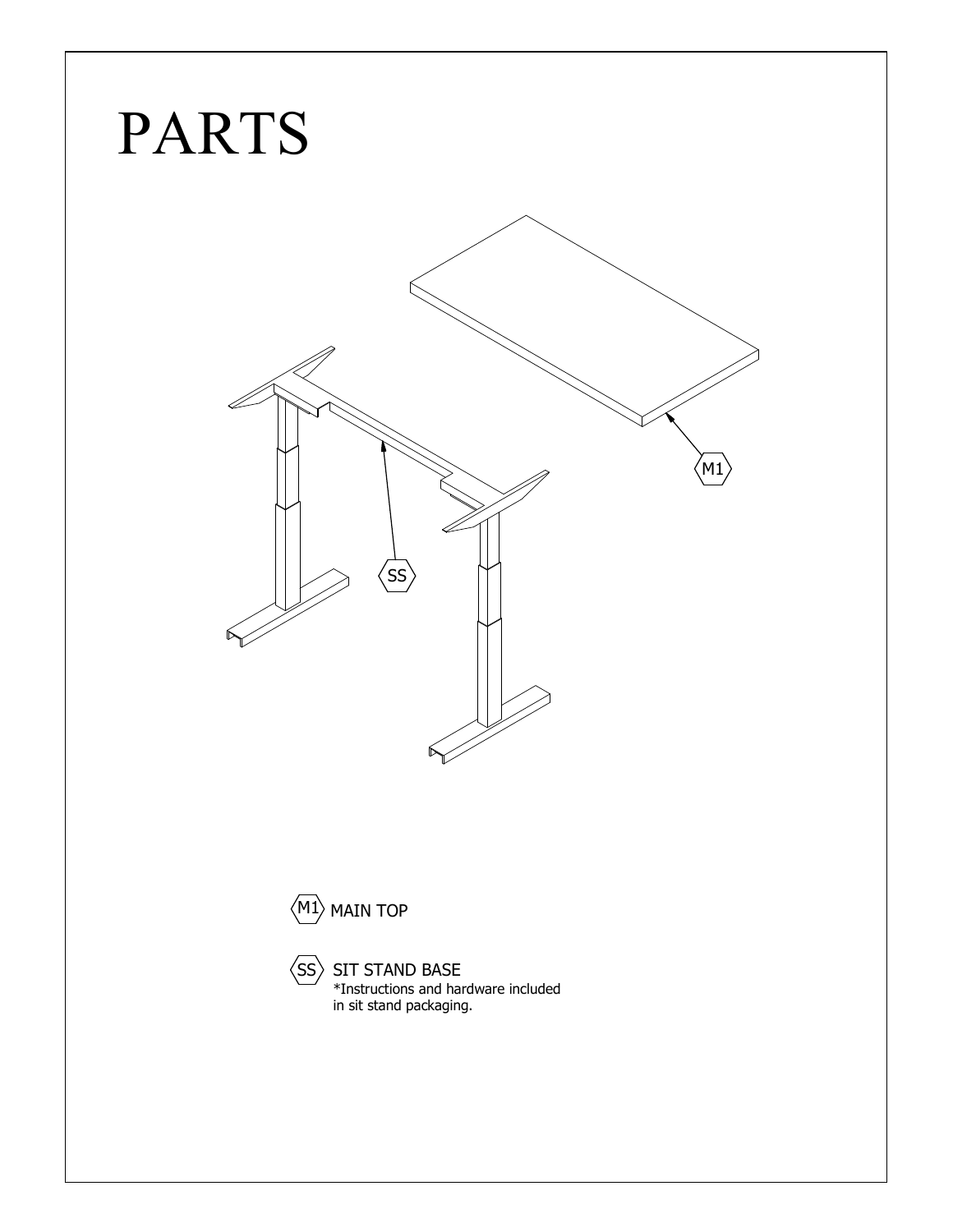

# CARE INSTRUCTIONS

To care for either wooden or metal surfaces of Iron Age Office products, gently wipe with a soft cloth dampened with water and a mild dishwashing liquid. Once satisfied, dry with a soft cloth.